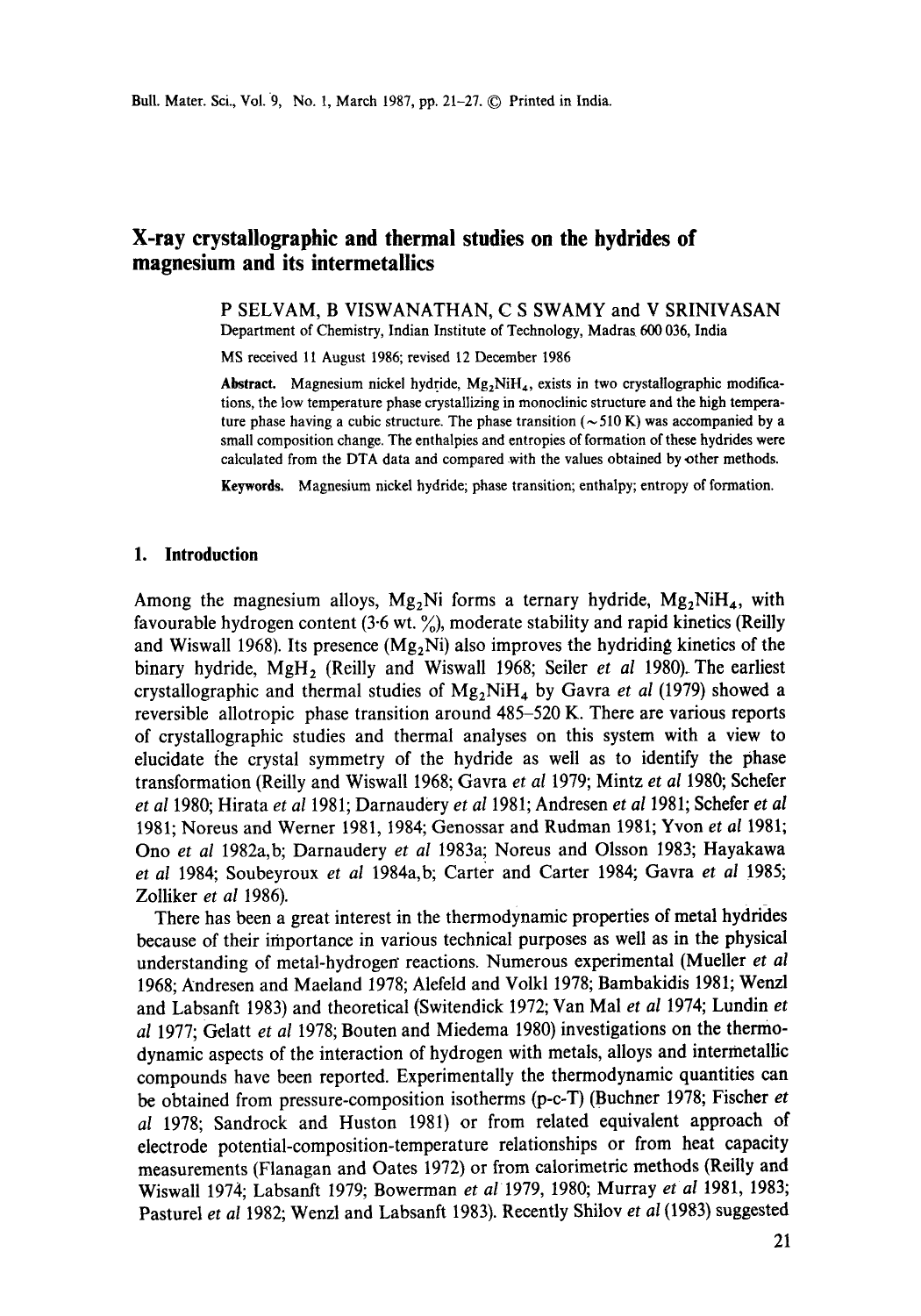an alternative method based on approximate enthalpy balance equation in conjunction with differential thermal analysis (DTA).

The present investigation was undertaken to obtain information on the conflicting reports on x-ray crystallographic data for the structural modifications of  $Mg_2NiH_4$ and the thermodynamic characteristics of the magnesium and its alloy hydrides using the DTA technique.

# **2. Starting materials**

The sources of the samples used in the present study are BDH-GLAXO Laboratories Ltd., (India) (36 mesh, 99.5% purity) or/and SISCO Research Laboratories Pvt. Ltd. (India) (36 mesh,  $99.8\%$  purity) for magnesium, (Koch-Light Laboratories Ltd., U.K.; for nickel (100 mesh,  $99.8\%$  purity)) and SISCO Research Laboratories Pvt. Ltd. (India) for Copper (200 mesh, 99.5% purity). Commercial samples of  $Mg_2Ni$  and  $Mg_2Cu$  alloys used in the present study were supplied by the Ergenics Division of the MPD Technology Corporation, New Jersey (USA) with the designation Hystor-301 and 302 respectively. High purity argon (Iolar-1 grade) and hydrogen (Iolar-1 grade) supplied by  $M/s$  Indian Oxygen Limited with a maximum oxygen content of 2 ppm were used for'the preparation and hydriding purposes respectively.

## **3. Experimental procedures**

# 3.1 *Preparation of alloys and hydrides*

The alloys  $Mg_2Ni$  and  $Mg_2Cu$  were prepared by heating pure metals in the stoichiometric ratio at 1125 K and annealing it in argon for 48 hr at 825 K. The hydrides were synthesized in an autoclave with a maximum operating temperature of 673 K and a pressure of 150 atm.

### 3.2 *X-ray diffraction and thermal analysis*

X-ray powder diffraction measurements were carried out with or without a heating stage facility on a diffractometer (Philips model PW-1140) using  $CuK_{\alpha}$  radiation. Simultaneous differential thermal and thermogravimetric analyses (DTA-TGA) were performed under 1 atm hydrogen/argon pressure using a thermogravimetric and differential thermal analysis combined unit (Stanton Redcroft thermal analyzer, model STA-780) upto 725 K with a heating rate of 10 K per min.

### **4. Results and discussion**

### *4.1 X-ray diffraction analysis*

The hydride,  $Mg_2NiH_4$  was found to have a different crystallographic form at higher temperatures (510 K). This suggests a structural phase transition (Stucki 1983). The x-ray diffraction data of the LT-phase (room temperature) of  $Mg_2NiH_4$  could be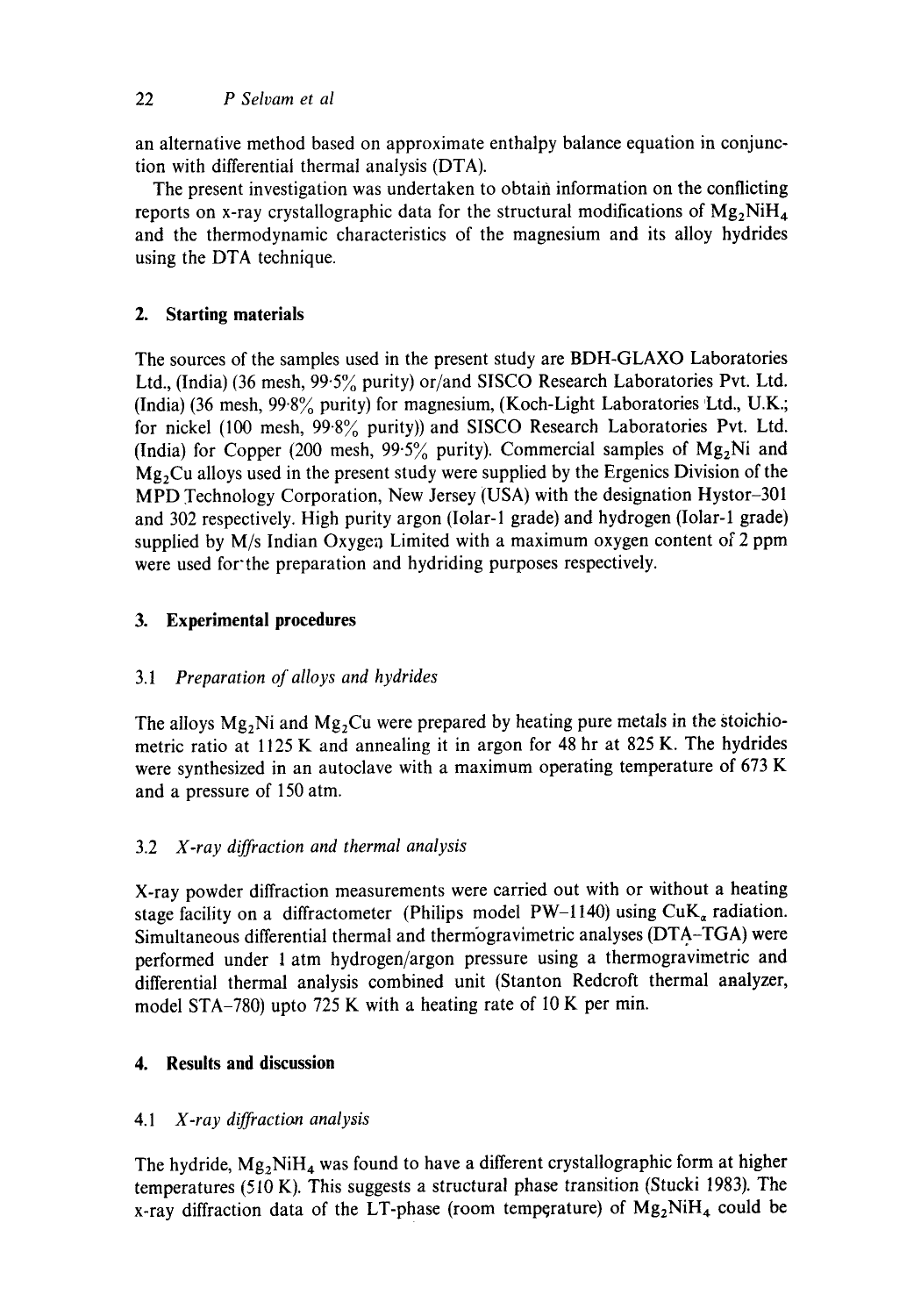indexed on the basis of a monoclinic unit cell while the HT-phase (above  $510 K$ ) could be indexed on the basis of a cubic symmetry. Therefore, the  $Mg<sub>2</sub>NiH<sub>4</sub>$  sample was found to undergo a structural phase transition from a LT-monoclinic to a HTcubic phase around 510 K. The values of the least square refined cell parameters for the LT- and HT-phases obtained in the present study are given in table I. The x-ray diffraction data obtained in the present study favour a monoclinic structure for the LT-phase and a cubic structure for the HT-phase.

Thus, the preparation conditions employed in the present study favour mainly a monoclinic structure which has a distorted cubic symmetry. The x-ray densities of the LT- and HT-forms of the samples  $2.71$  and  $2.67$  gm/cm<sup>3</sup> respectively are in reasonable agreement with the experimental values reported (Reilly and Wiswall 1968; Mintz *et al* 1980: Ishido *et al* 1982; Post *et al* 1984) and agree well with the calculated values (Genossar and Rudman 1981: Ono *et al* 1984).

#### 4.2 *Differential thermal and thermogravimetric analyses*

DTA thermograms were obtained for the hydrides of Mg, Mg<sub>2</sub>Ni and Mg<sub>2</sub>Cu samples by heating them in the temperature range from room temperature to 725 K under hydrogen/argon atmospheres. The decomposition of the hydrides is seen by the endothermic peaks (see table 2 for the decomposition temperatures). It is seen that the hydrides decompose at lower temperatures for the intermetallic hydrides compared to the binary system  $MgH<sub>2</sub>$ .

The decomposition temperatures in argon atmosphere are lower than those observed in the hydrogen atmosphere (refer to data given in table 2) and these values agree with the reported decomposition temperatures from pressure-composition isotherms. Hirata *et al* (1984) observed that the decomposition temperature of the hydride of Mg<sub>2</sub>Ni can be as high as 598 K in 0.1 MPa of hydrogen pressure. Gavra *et al* (1979) reported that the decomposition temperature of  $Mg_2NiH_4$  under 700 torr of hydrogen pressure is around 553-573 K. The results of the present study agree with these reports.

The thermal analysis of  $Mg_2NiH_4$  carried out in 1 atm hydrogen pressure showed two endothermic peaks revealing a reversible phase transition and decomposition around 510 K and 555 K respectively (figure 1). The smali endothermic peak around

|                              | Structure and cell parameters |                       |
|------------------------------|-------------------------------|-----------------------|
| Source<br>$(Mg,NiH4$ sample) | LT form<br>(monoclinic)       | HT form<br>(cubic)    |
|                              | $a = 6.581 A^{\circ}$         |                       |
|                              | $b = 6.400 A^{\circ}$         |                       |
| Synthesized                  | $c = 6.499 A^{\circ}$         | $a = 6.519 A^{\circ}$ |
|                              | $\beta = 93.10$               |                       |
|                              | $a = 6.585 A^{\circ}$         |                       |
|                              | $h = 6.406 \text{ A}^{\circ}$ |                       |
| Hystor-301                   | $c = 6.493 A^{\circ}$         | $a = 6.521 A^{\circ}$ |
|                              | $\beta$ = 93.10°              |                       |

Table 1. X-ray data for the LT- and HT-forms of  $Mg_2NiH_4$  samples.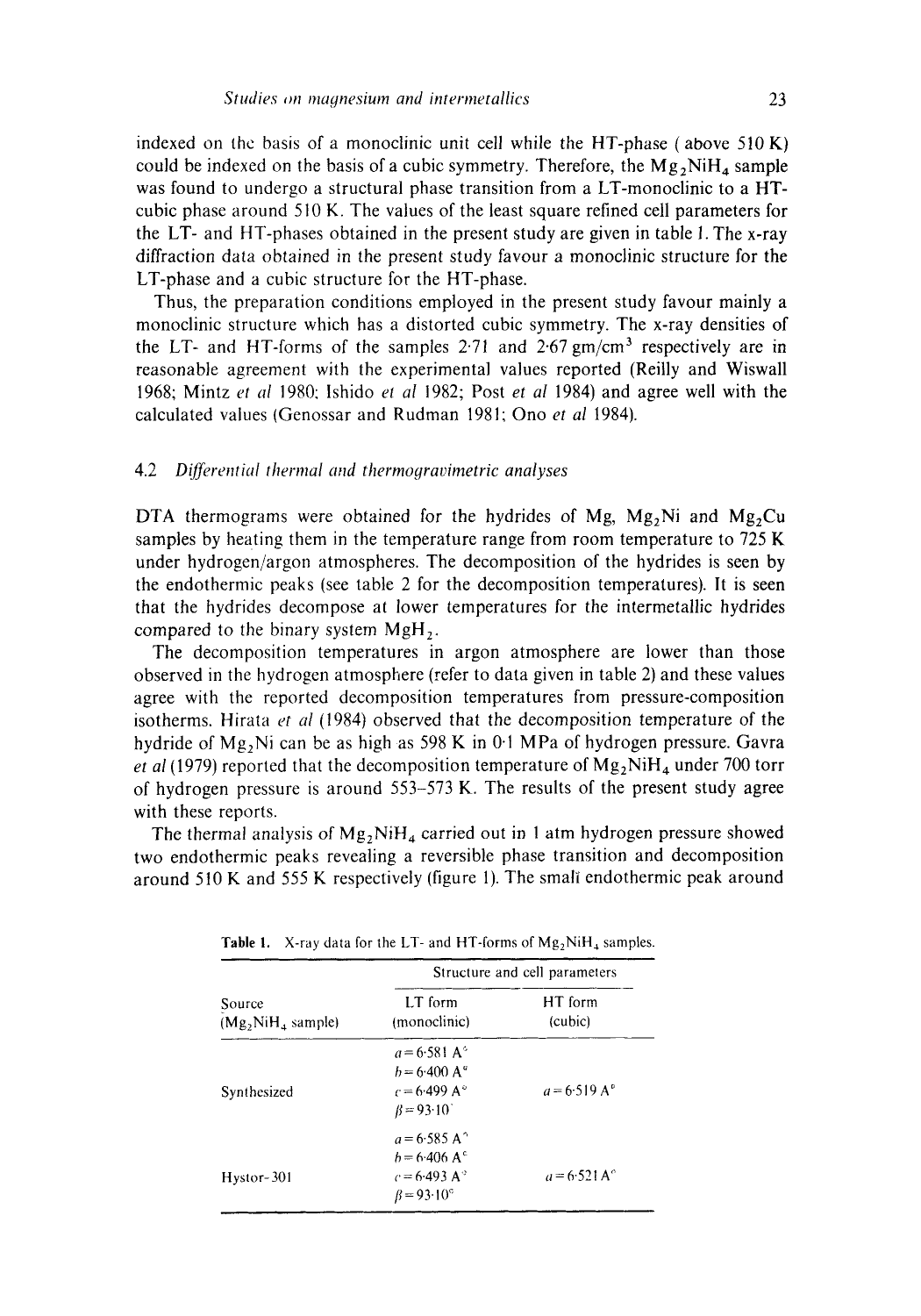|               | (enthalpy, AH, kJ mol <sup>-1</sup> H <sub>2</sub> and<br><b>Properties</b><br>ות הודונתו<br>dillion.<br>$(T_{\text{des}}, K)$ and thermod<br>$\frac{1}{2}$<br>atures at 1 atm /<br>$H_{Vdrof}$ |
|---------------|-------------------------------------------------------------------------------------------------------------------------------------------------------------------------------------------------|
| <b>Cinnic</b> | the most recover<br>l<br>$\gamma$ py, AS, JK <sup>-1</sup> mol <sup>-1</sup> H <sub>2</sub> ) for the hydrides of Mg, Mg <sub>2</sub> Mi and Mg <sub>2</sub> Cu from DTA data. Calon.           |
| given for co. |                                                                                                                                                                                                 |

|                |                                                                                                                                                        |            |                  | Differential thermal analysis |            |                             |                     |                  |                                                                                                                 |                                                                   |                             |
|----------------|--------------------------------------------------------------------------------------------------------------------------------------------------------|------------|------------------|-------------------------------|------------|-----------------------------|---------------------|------------------|-----------------------------------------------------------------------------------------------------------------|-------------------------------------------------------------------|-----------------------------|
|                |                                                                                                                                                        |            | Under argon atm. |                               |            |                             | Under hydrogen atm. |                  | Pressure-composition-isotherms                                                                                  |                                                                   | Calorimetry                 |
| System         | Hydride                                                                                                                                                | $I_{des}$  | $-M - \Delta S$  |                               |            | $I_{\text{des}} - \Delta H$ | $-\Delta S$         | <sup>1</sup> des | $- \Delta H$                                                                                                    | $-\Delta S$                                                       | $-\Delta H$                 |
| $Mg-H_2$       | MgH <sub>2</sub> (SISCO)<br>MgH, (BDH)                                                                                                                 | 563<br>560 | 670<br>66.5      | 1190<br>1188                  | 593<br>590 | 70.7<br>71.2                | 119.8<br>1201       | $551 - 562$      | Pedersen et al 1983; Post et al 1984;<br>Ono et al 1984)                                                        | (Stampfer et al 1960; Tanguy et al 1976;<br>$70-77-0$ $126-135-0$ | (Post et al<br>1984)<br>750 |
| $Mg_2Ni-H_2$   | (Synthesized)<br>$Mg_2NiH_4$                                                                                                                           | 523        | 61.4             | 1174                          | 555        | 658                         | 118.5               | 523-533          |                                                                                                                 | $60.7 - 67.0$ 117.2-1160                                          | 63.1                        |
|                | $(Hystor-301)$<br>$Mg_2NiH_4$                                                                                                                          | 528        | 62.1             | 1176                          | 553        | 656                         | 118.6               |                  | et al 1978; Ono et al 1984; Darnaudery<br>Pous 1977; Akiba et al 1982; Buchner<br>et al 1983b; Post et al 1984) | (Reilly and Wiswall 1968; Lutz and De                             | (Post et al<br>1984)        |
| $Mg_2Cu-H_2^*$ | (Synthesized)<br>Mg $H_2$                                                                                                                              | 518        | 71.9             | 134.7                         | 541 75-1   |                             | 138.8               | 512              | 72.8                                                                                                            | 142.1                                                             | $\vert$                     |
|                | $(Hystor-302)$<br>$M_g H_2$                                                                                                                            | 513        | 71.3             | 134.9                         | 538        | 74.7                        | 138.9               |                  | (Reilly and Wiswall 1967; Darnaudery<br><i>et al</i> 1983b)                                                     |                                                                   |                             |
| $\frac{1}{2}$  | * In this case no ternary hydride is formed but a binary hydride is formed according to the reaction (Reilly and Wiswall 1967).<br>きょうしょう こうしゅう しゅうしょう |            |                  |                               |            |                             |                     |                  |                                                                                                                 |                                                                   |                             |

Enthalpy correction for the formation of Mg<sub>2</sub>Cu alloy was made in view of the decomposition of the hydride and subsequent reaction of Mg<br>with MgCu<sub>2</sub>. inthalpy correction for the formation of  $Mg_2$ Cu alloy was made in view of the decomposition of the hydride and subsequent reaction of  $Mg$ with  $MgCu<sub>2</sub>$ .

 $24$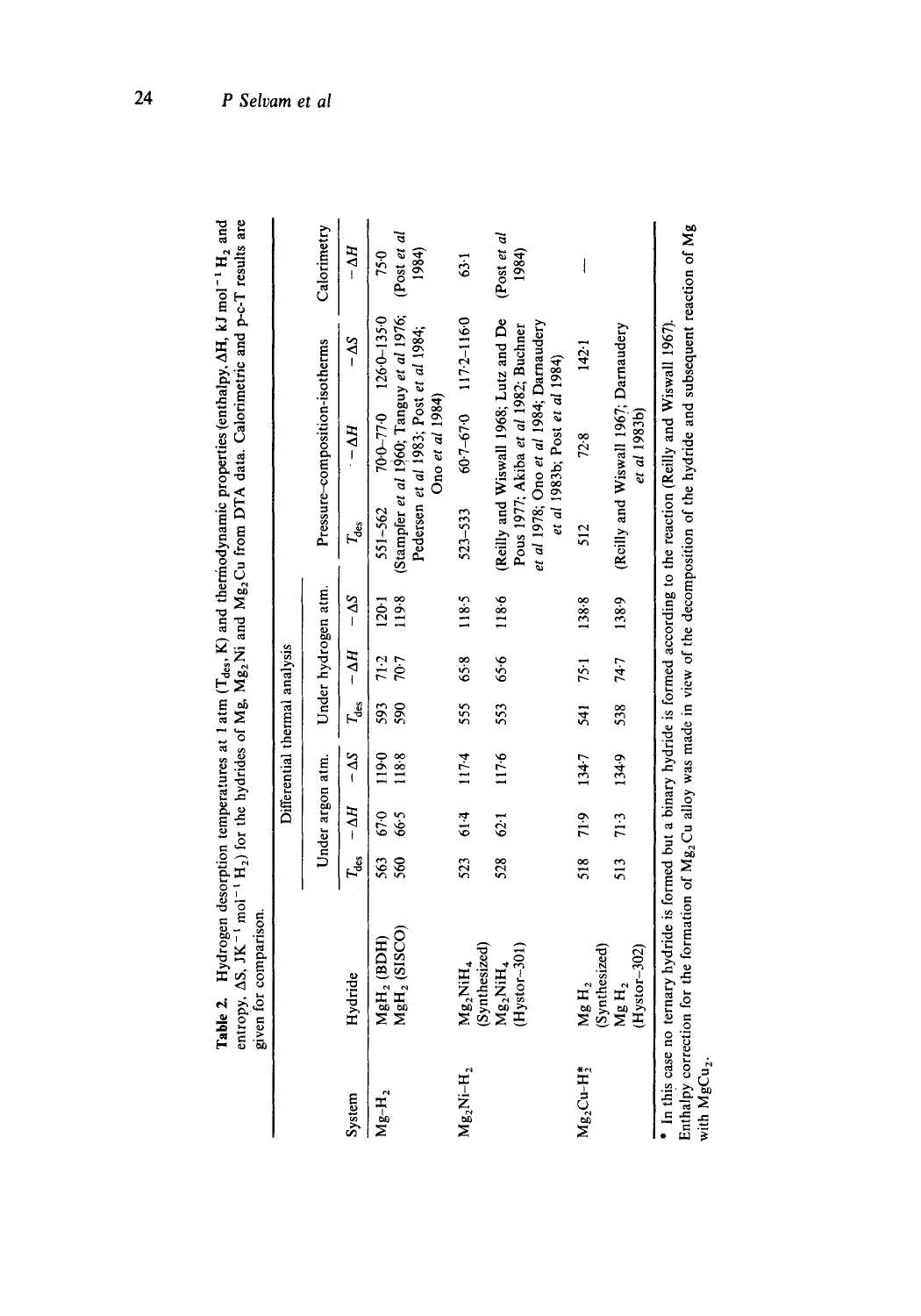

Figure 1. DTA curves for the dehydriding behaviour of  $Mg_2NiH_4$  under hydrogen atmosphere: (a) Synthesized. (b) Hystor-301.

510 K could be attributed to the structural transition from LT-hydride form to HTform (Gavra *et al* 1979; Hirata 1984; Noreus and Werner 1984) and is associated with a small change in the composition as observed from TGA studies. This allotropic transition appeared reversibly during repeated heating-cooling cycles. The heat change involved in the transition was calculated as  $3.3$  KJ mol<sup>-1</sup> H<sub>2</sub> by Gavra *et al* (1979) employing a differential scanning calorimetry (DSC) technique. However, only one broad endotherm is observed during the decomposition of  $Mg_2NiH_4$  in argon atmosphere. The endotherm starts at the phase transition temperature. Therefore, it is assumed that the broad endotherm is due to both the phase transition and decomposition of the hydrides. The endotherm is not separated even at a lower heating rate of 5 K per min.

TGA studies suggest that the desorbed hydrogen in Mg,  $Mg_2Ni$  and  $Mg_2Cu$ hydrides corresponds to the stoichimetry of the hydride formed. In addition, a small weight loss is observed in the case of  $Mg_2NiH_4$  in the phase transition region suggesting a different composition of the polymorphic varieties, i.e. the LT-monoclinic phase being the stoichiometric phase  $(Mg_2NiH_4)$  and the HT-cubic phase being the sub-stoichiometric phase  $(Mg_2NiH_{4-x}).$ 

Based on the method of Shilov *et al* (1983), the enthalpies and entropies of formation of the magnesium and its intermetallic hydrides were calculated from the DTA data. The calculated thermodynamic quantities along with the desorption temperatures are given in table 2. The results are comparable with the data deduced from p-c-T relationships and calorimetric measurements. However, the values cal-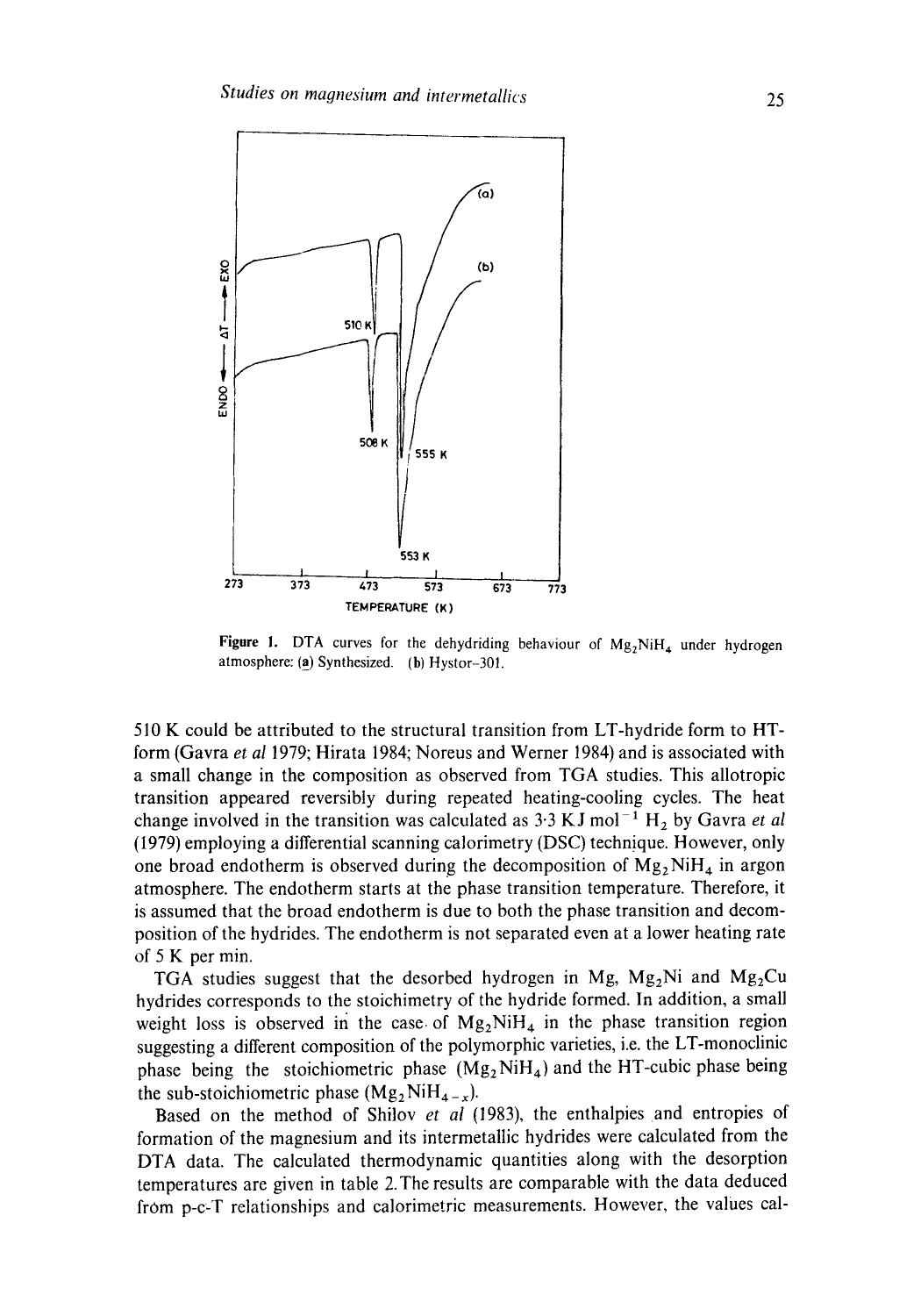#### 26 *P Selvam et al*

culated from DSC measurements by Gavra *et al* (1979), Ono *et al* (1982b) and Hirata (1984) are 47.3, 59.0 and 58.9 KJ mol<sup>-1</sup> H<sub>2</sub> respectively. They are somewhat lower than the values calculated from the DTA studies or from the conventional p-c-T relationships and calorimetric measurements.

#### **Acknowledgement**

Thanks are due to the Department of Non-Conventional Energy Sources (DNES), Ministry of Energy, Government of India, New Delhi for the award of a research grant.

#### **References**

- Akiba E, Nomura K, Ono S and Suda S 1982 *Int. J. Hydrogen Energy* 7 787
- Alefeld G and Volkl J 1978 *Hydrogen in metals ll-Topics in applied physics* (Berlin: Springer-Verlag) vol. 29 Andresen A F, Andersen E and Pattersen K 1981 *Acta Crystallogr. Suppl. C* A37 152
- Andresen A F and Maeland A J 1978 *Hydrides for energy storage--Proc. Int. Syrup.* (Oxford: Pergamon Press)
- Bambakidis G 1981 Metal hydrides-NATO advanced study Institutes Series B: Physics (New York: Plenum Press) vol. 76
- Bouten P C P and Miederoa A R 1980 *J. Less-Common Metals* 71 147
- Bowerman B S, Wulff C A, Biehl G E and Flanagan T B 1980 *J. Less-Common Metals* 73 1
- Bowerman B S, Wulff C A and Flanagan T B 1979 *Z. Phys. Chem. N.F.* 116 197
- Buchner H 1978 *Int. J. Hydrogen Energy* 3 385
- Buchner H, Bernauer O and Streub W 1978 in Proc. Second World Hydrogen Energy Conf. on Hydrogen *Energy Systems* (eds) T N Veziroglu and W Seifritz (New York: Pergamon Press) vol. 3, p. 1677
- Carter G C and Carter F L 1984 in *Metal hydrogen systems* (ed) T N Veziroglu (New York: Pergamon Press)
- Darnaudery J P, Pezat M, Darriet B and Hagenmuller P 1981 *Mater. Res. Bull.* 16 1237
- Darnaudery J P, Pezat M and Darriet B 1983a *J. Less-Common Metals* 92 199
- Darnaudery J P, Darriet B and Pezat M 1983b *Int. J. Hydrogen Energy* 8 705
- Fischer P, Halg W, Schlapbach L, Stucki F and Andresen A F 1978 *Mater. Res. Bull.* 13 931
- Flanagan T B and Oates W A 1972 *Ber. Bunsenges. Phys. Chem.* 76 706
- Gavra Z, Kimmel G, Gefeu Y and Mintz M H 1985 *J. Appl. Phys.* 57 4548
- Gavra Z, Mintz M H, Kimmel G and Hadari Z 1979 *Inorg. Chem.* lg 3595
- Gelatt C D, Ehrenreieh M and Weise J A 1978 *Phys. Rev.* BI7 1970
- Genossar J and Rudman P S 1981 *J. Phys. Chem. Solids* 42 199
- Hayakawa H, Ishido Y, Nomura K, Uruno H and Ono S 1984 *J. Less-Common Metals* 103 277
- Hirata T 1984 *Int. J. Hydrogen Energy* 9 255
- Hirata T, Matsumoto T, Amano M and Sasaki Y 1981 *J. Phys.* FI1 521
- Ishido Y, Kawamura M and Ono S 1982 *Int. J. Hydrogen Energy* 7 173
- Lebsanft E 1979 *J. Phys.* El2 699
- Lundin C E, Lynch F E and Magee C B 1977 *J. Less-Common Metals* 56 I9
- Lutz H M and De Pous 1977 in *Proc. Second Int. Cong. on Hydrogen in Metals* (Paris: Pergamon Press) vol. 1, p. 1F5
- Mintz M H, Gavra Z, Kimmel G and Hadari Z 1980 *J. Less-Common Metals* 74 263
- Mueller W M, Blackledge J P and Libowitz G G 1968 *Metal hydrides* (New York: Academic Press)
- Murray J J, Post M L and Taylor J B 1981 *J. Less-Common Metals* 80 201
- Murray J J, Post M L and Taylor J B 1983 *J. Less-Common Metals 90* 65
- Noreus D and Olsson L G 1987 *J. Chem. Phys.* 78 2419
- Noreus D and Werner P E 1981 Mater. Res. Bull. 16 199
- Noreus D and Werner P E 1984 *J. Less-Common Metals* 97 215
- Ono S, Hayakawa M, Suzuki A, Nomura K, Nishimiya N and Tabata T 1982b *J.Less-Common Metals 88*  63